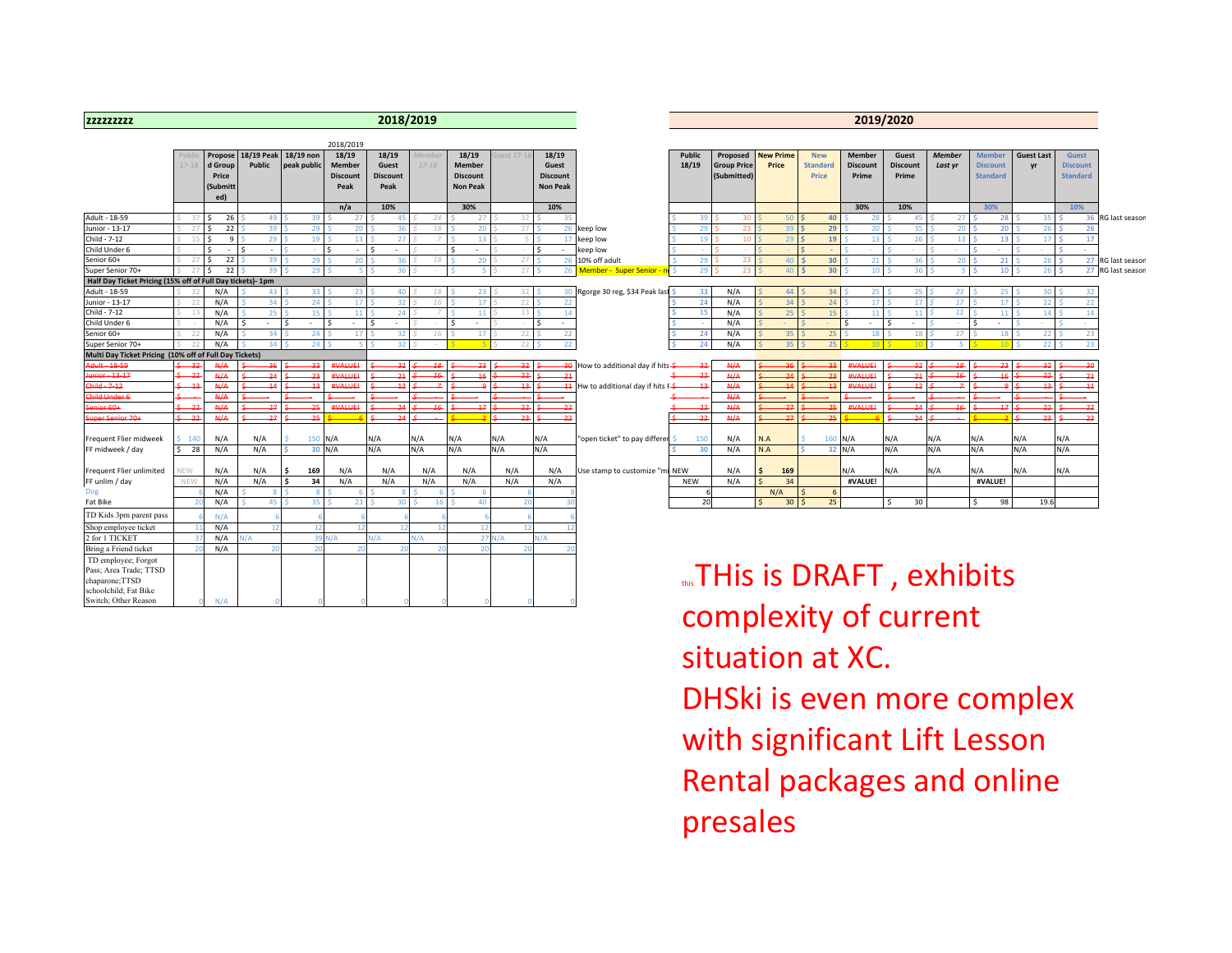| <b>XC Rental Rates</b>                              |   |                  |                         |   |                                       |   |                                       |   | 2018/2019                                             |              |                                      |   |                                                           |   |                                          |
|-----------------------------------------------------|---|------------------|-------------------------|---|---------------------------------------|---|---------------------------------------|---|-------------------------------------------------------|--------------|--------------------------------------|---|-----------------------------------------------------------|---|------------------------------------------|
| <b>XC Package</b>                                   |   | 2017-18<br>Price | 18/19<br>Group<br>sales |   | 18/19<br><b>Public</b><br><b>PEAK</b> |   | 18/19<br><b>Public</b><br>non<br>peak |   | 18/19<br><b>Member</b><br><b>PEAK</b><br>(10%)<br>10% |              | 18/19<br>Guest<br><b>PEAK</b><br>N/A |   | 18/19<br><b>Member</b><br><b>Non Peak</b><br>(10%)<br>10% |   | 18/19<br><b>Guest Non</b><br>Peak<br>N/A |
| XC Ski / Snowshoe package                           | Ś | 31               | Ś<br>30                 | Ś | 40                                    | Ś | 35                                    | Ś | 29                                                    | Ś            | 38                                   | Ś | 29                                                        | Ś | 33                                       |
| XC Demo Ski package                                 | Ś | 41               | N/A                     | Ś | 50                                    | Ś | 45                                    | Ś | 39                                                    | Ŝ            | 48                                   | Ś | 39                                                        | Ś | 43                                       |
| XC Ski / Snowshoe package Additional Day            | Ś | 26               | N/A                     | Ś | 33                                    | Ś | 28                                    | Ś | 29                                                    | Š            | 31                                   | Ś | 24                                                        | Ś | 26                                       |
| XC Demo Ski package Additional Day                  | Ś | 36               | N/A                     | Ś | 39                                    | Ś | 37                                    | Ś | 24                                                    | Ś            | 40                                   | Ś | 24                                                        | Ś | 35                                       |
| 12 & under XC Ski / Snowshoe package                | Ś | 18               | Ś<br>18                 | Ś | 27                                    | Ś | 22                                    | Ś | 17                                                    | Ś            | 25                                   | Ś | 17                                                        | Ś | 20                                       |
| 12 & under XC Ski / Snowshoe package Additional Day | Ś | 15               | N/A                     | Ś | 23                                    | Š | 18                                    | Ś | 14                                                    | Ŝ            | 21                                   | Ś | 14                                                        | Ś | 16                                       |
| Chariot Rental - Single                             | Ś | 29               | N/A                     | Ś | 37                                    | Ś | 32                                    | Ś | 27                                                    | Š            | 35                                   | Ś | 27                                                        | Ś | 30                                       |
| Chariot Rental - Double                             | Ś | 39               | N/A                     | Ś | 45                                    | Ś | 40                                    | Ś | 36                                                    | Š            | 42                                   | Ś | 36                                                        | Ś | 38                                       |
| <b>XC A La Carte</b>                                |   | 2017-18<br>Price | 18/19<br>Group<br>sales |   | 18/19<br><b>Public</b><br><b>PEAK</b> |   | 18/19<br><b>Public</b><br>non<br>peak |   | 18/19<br><b>Member</b><br><b>PEAK</b><br>(10%)        |              | 18/19<br>Guest<br><b>PEAK</b>        |   | 18/19<br><b>Member</b><br><b>Non Peak</b><br>(10%)        |   | 18/19<br><b>Guest Non</b><br>Peak        |
| Ski Only                                            | Ś | 16               | N/A                     | Ś | 19                                    | Ś | 17                                    | Ś | 15                                                    | Ś            | 18                                   | S | 15                                                        | S | 16                                       |
| Demo Ski Only                                       | Ś | 22               | N/A                     | Ś | 25                                    | Ś | 23                                    | Ś | 21                                                    | Ś            | 24                                   | Ś | 21                                                        | Ś | 22                                       |
| Boot only                                           | Ś | 11               | N/A                     | Ś | 15                                    | Ś | 13                                    | Ś | 11                                                    | Ś            | 14                                   | Ś | 11                                                        | Ś | 12                                       |
| Demo Ski boot Only                                  | Ś | 16               | N/A                     | Ś | 19                                    | Ś | 17                                    | Ś | 15                                                    | Ŝ            | 18                                   | Ś | 15                                                        |   | 16                                       |
| Ski Pole only                                       | Ś | $\overline{7}$   | N/A                     | Ś | 11                                    | Š | 9                                     | Š | 7                                                     | <sup>5</sup> | 10                                   | Ś | $\overline{7}$                                            | Ś | 8                                        |
| Demo Pole only                                      | Ś | 12               | N/A                     | Ś | 16                                    | Ś | 14                                    | Ś | 12                                                    | Ś            | 15                                   | Ś | 12                                                        | Ś | 13                                       |
| Kids Skis - only                                    | Ś | 12               | N/A                     | Ś | 16                                    | Ś | 14                                    | Ś | 12                                                    | Ś            | 15                                   | Ś | 12                                                        | Ś | 13                                       |
| Kids Poles - only                                   | Ś | 6                | N/A                     | Ś | 10                                    | Š | 8                                     | Ŝ | 6                                                     | Š            | 9                                    | Ś | 6                                                         | Ś | $\overline{7}$                           |
| Kids Boots - only                                   | Ś | Ř                | N/A                     | Ś | 12                                    | Ś | 10                                    | Ś | 8                                                     | Ś            | 11                                   | Ś | 8                                                         | Š | 9                                        |

|                                   |                     |     |            |               |    |                 |    |                |             |                |               |                |                    |   |          |       |              |                               |    |                   |                                           |             | Propose      |     |                 |
|-----------------------------------|---------------------|-----|------------|---------------|----|-----------------|----|----------------|-------------|----------------|---------------|----------------|--------------------|---|----------|-------|--------------|-------------------------------|----|-------------------|-------------------------------------------|-------------|--------------|-----|-----------------|
|                                   |                     |     |            |               |    |                 |    |                |             |                |               |                |                    |   |          |       |              |                               |    |                   |                                           |             | $\mathbf{d}$ |     |                 |
| <b>XC Rental Other</b>            |                     |     |            |               |    | 18/19           |    | 18/19          |             |                | 18/19         |                |                    |   | 18/19    |       |              |                               |    |                   | Proposed                                  |             | Member       |     |                 |
|                                   |                     |     | 18/19      | 18/19         |    | <b>Public</b>   |    | Member         | 18/19       |                | <b>Member</b> |                | 18/19              |   | Public   |       |              |                               |    |                   | Proposed Proposed Proposed Member Propose |             | Non          |     | Proposed        |
|                                   | 2017-18             |     | Group      | <b>Public</b> |    | non             |    | PEAK           | Guest       |                |               |                | Non Peak Guest Non |   | non      | Group |              | Public                        |    | <b>Public non</b> | <b>PEAK</b>                               | d Guest     | Peak         |     | Guest           |
|                                   | Price               |     | sales      | <b>PEAK</b>   |    | peak            |    | (10%)          | <b>PEAK</b> |                | (10%)         |                | Peak               |   | peak     | sales |              | <b>PEAK</b>                   |    | peak              | (10%)                                     | <b>PEAK</b> | (10%)        |     | <b>Non Peal</b> |
| Season RENTAL - Adult             | 249                 |     | N/A        | 250<br>S.     |    | 250             |    | 225            | N/A         |                | 225           |                | N/A                |   | 225      | N/A   |              | 255                           |    | 255               | 230                                       | N/A         |              | 230 | N/A             |
| Season DEMO RENTAL - Adult        |                     | 299 | N/A        | 300<br>Ś.     |    | 300             |    | 300            | N/A         | Š.             | 270           |                | N/A                |   | 300      | N/A   |              | N/A                           | ς  | 305               | N/A                                       | N/A         | ¢.           | 275 | N/A             |
| Season RENTAL - Child             | $\mathbf{s}$<br>114 |     | N/A        | s<br>115      |    | 115             |    | 104            | N/A         |                | 104           |                | N/A                |   | -115     | N/A   |              | 115                           |    | 115               | 104                                       | N/A         |              | 104 | N/A             |
| Demo Upgrade                      |                     | 10  | 10         | 10            |    | 10              |    | 10             | 10          |                |               | 10             | 10                 |   | 10       | 10    |              | 10                            |    | 10                | 10                                        | 10          |              | 10  | 10              |
| Child - Strap on skis             |                     |     | N/A        | 16            |    | 14              |    | 12             | Š.<br>15    |                |               | 12             | 13                 |   | 12       | N/A   | Ś            | 15 <sup>5</sup>               |    | 13                | -Ś<br>14                                  | N/A         | Ś            | 12  | N/A             |
| <b>Fat Bike Rental</b>            |                     | 35  | N/A        | 42            |    | 38              |    | 32             | 40<br>ς.    |                |               | 34             | 35                 | S | 35       | N/A   | Ŝ.           | $38$ $\overline{\phantom{1}}$ |    | 36                | 34<br>l \$                                | N/A         | Ś.           | 32  | N/A             |
| Chariot Rental - Single           |                     | 29  | N/A        | 37            |    | 32              |    | 27             | 35          |                |               | 29             | 30                 |   | 29       | N/A   | -Ś           | 35 <sub>5</sub>               |    | 30                | 32<br>l \$                                | N/A         | Ś.           | 27  | N/A             |
| Chariot Rental - Double           |                     | 39  | N/A        | Ś.<br>45      | -Ś | 40 <sup>1</sup> | -S | 36             | 42          |                |               | 36             | 38                 |   | 39       | N/A   | <sup>5</sup> | $45 \,$ $\,$ $\,$ $\,$ 5      |    | 40                | 41<br>l \$                                | N/A         | Ś.           | 36  | N/A             |
| <b>Adaptive Sit Ski Rental</b>    |                     | 19  | N/A        | 25<br>\$      | -S | $25$ S          |    | 18             | 20          |                |               | 18             | 20                 |   | 19       | N/A   | Š.           | $22$ S                        |    | 20                | 20<br>l \$                                | N/A         | Š.           | 18  | N/A             |
| Locker Token                      |                     |     | N/A        |               |    |                 |    |                | ς.          |                |               | $\mathcal{L}$  |                    |   |          | N/A   |              |                               |    | $\overline{2}$    |                                           |             |              | 2   |                 |
| Ski Locker Rental / storage 24hrs |                     | 10  | N/A        |               | 10 | 10 I            |    | 10             | 10          |                |               | 10             | 10                 | Ś | 10       | N/A   | Š.           | $13 \mid 5$                   |    | 11                | 12<br>- Ś                                 | N/A         | Š.           | 10  | N/A             |
|                                   |                     |     |            |               |    |                 |    |                |             |                |               |                |                    |   |          |       |              |                               |    |                   |                                           |             |              |     |                 |
| Clean & structure add             |                     | 10  | N/A        | N/A           |    | 10              |    | 10             | Š.<br>10    |                |               | 10             | 10                 |   | \$10.00  | N/A   |              | N/A                           | S. | 10                | N/A                                       | N/A         | Ś.           | 9   | N/A             |
| Klister clean                     |                     | 10  | N/A        | N/A           |    | ×.<br>12        |    | 12             | S.<br>12    |                |               | 12             | 12                 |   | \$10.00  | N/A   |              | N/A                           | S. | 12                | N/A                                       | N/A         | Ś.           | 11  | N/A             |
| POWER WAX                         |                     |     | N/A        | N/A           |    | 8               |    | -9             | $\epsilon$  | $\mathbf{R}$   |               | $\mathbf{R}$   | R                  |   | \$5.00   | N/A   |              | N/A                           | \$ | 6                 | N/A                                       | N/A         | Ś.           | 5   | N/A             |
| CH Wax                            |                     | 19  | N/A        | N/A           |    | 20              |    | 20             | ς.<br>20    |                |               | 20             | 20                 |   | \$19.00  | N/A   |              | N/A                           | Ŝ. | 20                | N/A                                       | N/A         | Ś.           | 18  | N/A             |
| LF Wax                            |                     | 30  | N/A        | N/A           |    | 32              |    | 32             | 32<br>¢     |                |               | 32             | 32                 |   | \$ 30.00 | N/A   |              | N/A                           | \$ | 31                | N/A                                       | N/A         | Ś.           | 28  | N/A             |
| HF Wax                            |                     | 50  | N/A        | N/A           |    | K.<br>55        |    | 55             | 55          |                |               | 55             | 55                 |   | \$52.00  | N/A   |              | N/A                           | Ś. | 53                | N/A                                       | N/A         | Ś.           | 48  | N/A             |
| <b>Basket fitting</b>             |                     |     | <b>N/A</b> | A H           |    | 47              |    | 47             | 47          |                |               | 17             | 47                 |   | \$16.00  | A/A   |              | N/A                           | \$ | $+7$              | A/A                                       | A/A         |              | 15  | A/A             |
| Mount bindings                    |                     | 20  | N/A        | N/A           |    | 25              |    | 25             | 25          |                |               | 25             | 25                 |   | \$ 20.00 | N/A   |              | N/A                           | Ŝ. | 25                | N/A                                       | N/A         | Ś            | 23  | N/A             |
| Open repair / hr                  |                     | 60  | N/A        |               |    | 65              |    | 65             | ÷<br>65     |                |               | 65             | 65                 |   | \$60.00  | N/A   |              | N/A                           | Ś. | 65                | N/A                                       | N/A         | Ś.           | 59  | N/A             |
|                                   |                     |     |            |               |    |                 |    |                |             |                |               |                |                    |   |          |       |              |                               |    |                   |                                           |             |              |     |                 |
| Employee rental / voucher         |                     | 5.  | N/A        |               | 5. | 5.              |    |                | -S          | 5.             |               | 5.<br>- Ś      | 5                  |   |          |       |              |                               |    |                   |                                           |             |              |     |                 |
| TD Kids 3pm parent rental         |                     | 6   | N/A        |               | 6  | 6               |    | 6 <sup>5</sup> |             | 6              |               | 6              | -Ś<br>6            |   |          |       |              |                               |    |                   |                                           |             |              |     |                 |
| <b>TTSD Rental</b>                |                     | 6   | N/A        | Ś             | 6  | 6               | -Ś | 6 <sup>5</sup> |             | 6 <sup>5</sup> |               | 6 <sup>5</sup> | 6                  |   |          |       |              |                               |    |                   |                                           |             |              |     |                 |
| Bring a Friend rental             |                     |     |            |               |    |                 |    |                |             |                |               |                |                    |   |          |       |              |                               |    |                   |                                           |             |              |     |                 |
|                                   |                     |     |            |               |    |                 |    |                |             |                |               |                |                    |   |          |       |              |                               |    |                   |                                           |             |              |     |                 |

\$2 \$3 \$3 \$3 \$3 \$3 \$3 \$3

Г  DAMAGE WAIVER

|                    |                   |                                     |                        |                                                                | 2019/2020                                       |               |                 |                               |                   |                                              |                      | 2018/2019                             |                               |                        |                |                |
|--------------------|-------------------|-------------------------------------|------------------------|----------------------------------------------------------------|-------------------------------------------------|---------------|-----------------|-------------------------------|-------------------|----------------------------------------------|----------------------|---------------------------------------|-------------------------------|------------------------|----------------|----------------|
|                    | Proposed<br>Guest | Propose<br>d<br><b>Non</b><br>Peak  | d Guest<br><b>PEAK</b> | <b>Proposed Propose Member</b><br><b>Member</b><br><b>PEAK</b> | Proposed Proposed Proposed<br><b>Public non</b> | <b>Public</b> | Group           | 18/19<br><b>Public</b><br>non | 18/19             | 18/19<br><b>Member</b><br>Non Peak Guest Non | 18/19<br>Guest       | 18/19<br><b>Member</b><br><b>PEAK</b> | 18/19<br><b>Public</b><br>non | 18/19<br><b>Public</b> | 18/19<br>Group | 2017-18        |
|                    | <b>Non Peak</b>   | (10%)                               | 5%?<br>5%              | (10%)                                                          | peak                                            | <b>PEAK</b>   | sales           | peak                          | Peak              | (10%)                                        | <b>PEAK</b>          | (10%)                                 | peak                          | <b>PEAK</b>            | sales          | Price          |
| \$1 increase to    | 5%                | 10%                                 |                        | 10%                                                            |                                                 | Ŕ             | $\overline{30}$ |                               | N/A               | 10%<br>ś                                     | N/A                  | 10%                                   |                               |                        |                |                |
| 34 ran formula or  | Ś<br>Ś<br>44      | S<br>32<br>41<br>Š                  | 39<br>48<br>ς          | 32<br>Ś<br>41                                                  | Š.<br>36<br>46<br><b>S</b>                      | 41<br>Ś<br>51 | N/A             | R<br>35<br>45<br>Ś            | 33<br>43<br>Ś     | 29<br>Ś<br>39                                | 38<br>Š<br>Š<br>48   | Ś<br>29<br>Ś<br>39                    | 35<br>45                      | 40<br>50<br>Š          | 30<br>N/A      | 31<br>41       |
| 29 Made it a \$5 a | Ŝ.                | Ŝ<br>27                             | 34                     | Ś<br>27                                                        | 31<br>'S                                        | Ś<br>36       | N/A             | Ś<br>28                       | 26                | Ś<br>24                                      | 31<br>Š              | 'S<br>29                              | 28                            | 33                     | N/A            | 26             |
|                    | 39<br>Ŝ           | 36<br>.Ŝ                            | 43                     | 36<br>Ŕ                                                        | 41<br>-Ś                                        | 46<br>Ś       | N/A             | 36<br>S                       | 35                | 24<br>ś                                      | 40                   | 24<br>Ś                               | 37                            | 39                     | N/A            | 36             |
| no increase        | 21<br>Ś           | 20<br>Š                             | 27                     | 20<br>ς                                                        | 22<br>.Ŝ                                        | 28<br>Š.      | 15              | Ś<br>22                       | 20<br>Ś           | 17<br>Ś                                      | 25<br>Ŝ              | .Ŝ<br>17                              | 22                            | 27                     | ¢.<br>18       | 18             |
| 18 no increase     | Ś                 | Š<br>17                             | 24                     | 17<br>Ŕ                                                        | 19<br><b>S</b>                                  | 25<br>Ś       | N/A             | 18<br>Š                       | 16                | 14<br>ś                                      | $\overline{21}$<br>Ŕ | 14<br>Ś                               | 18                            | 23                     | N/A            | 15             |
|                    | 31<br>Ś           | Š<br>30                             | 36                     | 30<br>Ś                                                        | 33<br><b>S</b>                                  | Ś<br>38       | N/A             | Ŝ<br>32                       | 30<br>Ś           | Ś<br>27                                      | 35<br>Š              | Ŝ<br>27                               | 32                            | 37<br>Š                | N/A            | 29             |
|                    | 39<br>Ś           | 37                                  | 44                     | 37<br>¢                                                        | 41<br>.Ŝ                                        | Ś<br>46       | N/A             | R<br>40                       | 38                | ś<br>36                                      | 42                   | Ś<br>36                               | 40                            | 45                     | N/A            | 39             |
|                    |                   | Propose                             |                        |                                                                |                                                 |               |                 |                               |                   |                                              |                      |                                       |                               |                        |                |                |
|                    |                   | d                                   |                        |                                                                |                                                 |               |                 |                               |                   |                                              |                      |                                       |                               |                        |                |                |
|                    |                   | <b>Member</b>                       |                        | Proposed                                                       |                                                 |               |                 | 18/19                         |                   | 18/19                                        |                      | 18/19                                 | 18/19<br><b>Public</b>        |                        | 18/19          |                |
|                    |                   |                                     |                        |                                                                |                                                 |               |                 |                               |                   |                                              |                      |                                       |                               |                        |                |                |
|                    | Proposed          | <b>Non</b>                          | Propose                | <b>Member</b>                                                  | Proposed Proposed Proposed                      |               |                 | <b>Public</b>                 | 18/19             | <b>Member</b>                                | 18/19                | <b>Member</b>                         |                               | 18/19                  |                |                |
|                    | Guest             | Peak                                | d Guest                | <b>PEAK</b>                                                    | <b>Public non</b>                               | <b>Public</b> | Group           | non                           |                   | Non Peak Guest Non                           | Guest                | <b>PEAK</b>                           | non                           | <b>Public</b>          | Group          | 2017-18        |
|                    | <b>Non Peak</b>   | (10%)                               | <b>PEAK</b>            | (10%)                                                          | peak                                            | <b>PEAK</b>   | sales           | peak                          | Peak              | (10%)                                        | <b>PEAK</b>          | (10%)                                 | peak                          | <b>PEAK</b>            | sales          | Price          |
| We do so few       | N/A               | \$<br>15                            | N/A                    | \$<br>17                                                       | \$.<br>17                                       | Ś<br>19       | N/A             | 16<br>\$                      | 16                | 15<br>Ś                                      | 18<br>ς              | Ś<br>15                               | 17                            | 19                     | N/A            | 16             |
|                    | N/A<br>N/A        | Ś<br>21<br>11                       | N/A<br>N/A             | \$<br>23<br>Ś                                                  | -Ś<br>23<br><sub>S</sub><br>12                  | \$<br>25<br>Ś | N/A<br>N/A      | \$<br>22<br>11                | 22<br>12<br>¢.    | Ś<br>21<br>Ś<br>11                           | 24<br>Š<br>Ŕ<br>14   | 21<br>'S<br>Ś<br>11                   | 23<br>13                      | 25<br>Ś<br>15          | N/A<br>N/A     | 22<br>11       |
|                    | N/A               | \$<br>$\overline{\mathsf{s}}$<br>15 | N/A                    | 13<br>Ś<br>17                                                  | \$<br>$\overline{17}$                           | 14<br>Ś<br>19 | N/A             | Ś<br>Ś<br>16                  | 16                | 15<br>Ś                                      | 18<br>Š              | 15<br>Ś                               | 17                            | 19                     | N/A            | 16             |
|                    | N/A               | \$<br>$\overline{7}$                | N/A                    | Ś<br>9                                                         | <sub>S</sub><br>8                               | \$<br>10      | N/A             | \$<br>$\overline{7}$          | 8                 | Ś<br>$\overline{7}$                          | Ŕ<br>10              | Š                                     | 9                             | 11                     | N/A            | $\overline{7}$ |
|                    | N/A               | Ŝ<br>12                             | N/A                    | Ś<br>14                                                        | <sub>S</sub><br>13                              | Ś<br>15       | N/A             | 12<br>\$                      | 13                | 12<br>Ś                                      | <b>S</b><br>15       | Ś<br>12                               | 14                            | 16                     | N/A            | 12             |
|                    | N/A               | \$<br>12                            | N/A                    | \$<br>14                                                       | -Ś<br>13                                        | Ś<br>15       | N/A             | 12<br><sup>\$</sup>           | 13                | Ś<br>12                                      | Š<br>15              | Š.<br>12 <sup>1</sup>                 | 14<br>Ś                       | Ś<br>16                | N/A            | 12             |
|                    | N/A               | Ś<br>6                              | N/A                    | Ś<br>8                                                         | <sub>S</sub><br>$\overline{7}$                  | Ś<br>9        | N/A             | S<br>6                        | Š                 | Ś<br>6                                       | -S<br>9              | Š<br>6                                | 8                             | 10                     | N/A            | 6              |
|                    | N/A               | Ś<br>8                              | N/A                    | Ś<br>10                                                        | `S<br>9                                         | Ś<br>11       | N/A             | S<br>8                        | $\mathbf{q}$<br>Ś | 8<br>Ś                                       | Ś<br>11              | 8<br>Ś                                | 10<br>ς                       | 12                     | N/A            | 8              |
|                    |                   |                                     |                        |                                                                |                                                 |               |                 |                               |                   |                                              |                      |                                       |                               |                        |                |                |
|                    |                   |                                     |                        |                                                                |                                                 |               |                 |                               |                   |                                              |                      |                                       |                               |                        |                |                |

|         |       |               |        |                 |               |             |                    |      |       |  |               |       |                            |     |                   |                |     |             |   | Propose       |                 |              |  |
|---------|-------|---------------|--------|-----------------|---------------|-------------|--------------------|------|-------|--|---------------|-------|----------------------------|-----|-------------------|----------------|-----|-------------|---|---------------|-----------------|--------------|--|
|         |       |               |        |                 |               |             |                    |      |       |  |               |       |                            |     |                   |                |     |             |   | d             |                 |              |  |
|         |       |               |        | 18/19           | 18/19         |             | 18/19              |      |       |  | 18/19         |       |                            |     |                   | Proposed       |     |             |   | <b>Member</b> |                 |              |  |
|         | 18/19 | 18/19         |        | <b>Public</b>   | <b>Member</b> | 18/19       | <b>Member</b>      |      | 18/19 |  | <b>Public</b> |       | Proposed Proposed Proposed |     |                   | Member Propose |     |             |   | <b>Non</b>    | Proposed        |              |  |
| 2017-18 | Group | <b>Public</b> |        | non             | <b>PEAK</b>   | Guest       | Non Peak Guest Non |      |       |  | non           | Group | <b>Public</b>              |     | <b>Public non</b> | <b>PEAK</b>    |     | d Guest     |   | Peak          | Guest           |              |  |
| Price   | sales | <b>PEAK</b>   |        | peak            | (10%)         | <b>PEAK</b> | (10%)              | Peak |       |  | peak          | sales | <b>PEAK</b>                |     | peak              | (10%)          |     | <b>PEAK</b> |   | (10%)         | <b>Non Peak</b> |              |  |
| 249     | N/A   |               | 250    | 250             | 225           | N/A         | 225                |      | N/A   |  | 225           | N/A   | 255                        |     | 255               | 23C            |     | N/A         |   | 230           | N/A             | \$5 increase |  |
| 299     | N/A   |               | 300    | 300             | 300           | N/A         | 270                |      | N/A   |  | 300           | N/A   | N/A                        |     | 305               | N/A            | N/A |             |   | 275           | N/A             | \$5 increase |  |
| 114     | N/A   |               | 115    | 115             | 104           | N/A         | 104                |      | N/A   |  | 115           | N/A   | 115                        |     | 115               | 104            | N/A |             |   | 104           | N/A             |              |  |
| 10      | 10    |               |        |                 | 10            | 10          | 10                 |      | 10    |  |               | 10    | 10                         |     | 10                | 10             |     | 10          |   | 10            | 10              |              |  |
| 12      | N/A   |               | 16     | 14              | 12            |             | 12                 |      | 13    |  | 12            | N/A   | $15-1$<br>Ś                | -\$ | 13                | 14             |     | N/A         | Ŝ | 12            | N/A             |              |  |
| 35      | N/A   |               |        | 38              | 32            |             | 34                 |      | 35    |  | 35            | N/A   | 38 <sub>5</sub><br>\$      |     | 36                | 34             |     | N/A         |   | 32            | N/A             |              |  |
| 29      | N/A   |               |        |                 | 27            |             | 29                 |      | 30    |  | 29            | N/A   | 35<br>s                    | ۱\$ | 30                | 32             |     | N/A         |   | 27            | N/A             |              |  |
| 39      | N/A   | Ŝ             | 45     | 40 <sup>5</sup> | 36            |             | 36                 |      | 38    |  | 39            | N/A   | 45<br>Ś                    | ۱\$ | 40                | 41             |     | N/A         | Ŝ | 36            | N/A             |              |  |
| 19      | N/A   | Ŝ             | $25-1$ | 25 S            | 18            |             | 18                 |      | 20    |  | 19            | N/A   | 22                         | -Ś  | 20                | 20             |     | N/A         |   | 18            | N/A             |              |  |
|         | N/A   |               |        |                 |               |             |                    |      |       |  |               | N/A   |                            |     |                   |                |     |             |   |               |                 |              |  |
| 10      | N/A   |               |        |                 | 10            |             | 10                 |      | 10    |  | 10            | N/A   | 13 <sub>1</sub>            | -5  | 11                | 12             | N/A |             |   | 10            | N/A             |              |  |

|    | N/A        | N/A   |  |     |  |     |  |  | 10.00   | N/A | N/A        | 10 | N/A        | N/A        |    | N/A        |                |
|----|------------|-------|--|-----|--|-----|--|--|---------|-----|------------|----|------------|------------|----|------------|----------------|
|    | N/A        | N/A   |  | ∸   |  |     |  |  | 10.00   | N/A | N/A        | 12 | N/A        | N/A        |    | N/A        |                |
|    | N/A        |       |  |     |  |     |  |  | 5.00    | N/A | N/A        |    | N/A        | N/A        |    | N/A        |                |
|    | N/A        |       |  | ۷L  |  | ∼   |  |  | 19.00   | N/A | N/A        | 20 | N/A        | N/A        | 18 | N/A        |                |
|    | N/A        |       |  |     |  | ے د |  |  | 30.00   | N/A | N/A        | 31 | N/A        | N/A        | 28 | N/A        |                |
| -- | N/A        |       |  |     |  |     |  |  | 52.00   | N/A | N/A        | 53 | N/A        | N/A        | 48 | N/A        |                |
|    | <b>N/A</b> | A H A |  |     |  |     |  |  | \$16.00 | A/A | N/A        | 17 | N/A        | A/A        |    | A/A        | Iremobve - cha |
| 20 | N/A        |       |  | ت ک |  | ت ک |  |  | 20.00   | N/A | N/A        | 25 | N/A        | N/A        | 23 | N/A        |                |
|    | N/.        |       |  |     |  |     |  |  | 60.00   |     | $N/\Delta$ | 65 | $N/\Delta$ | $N/\Delta$ | 59 | $N/\Delta$ |                |

──

┰